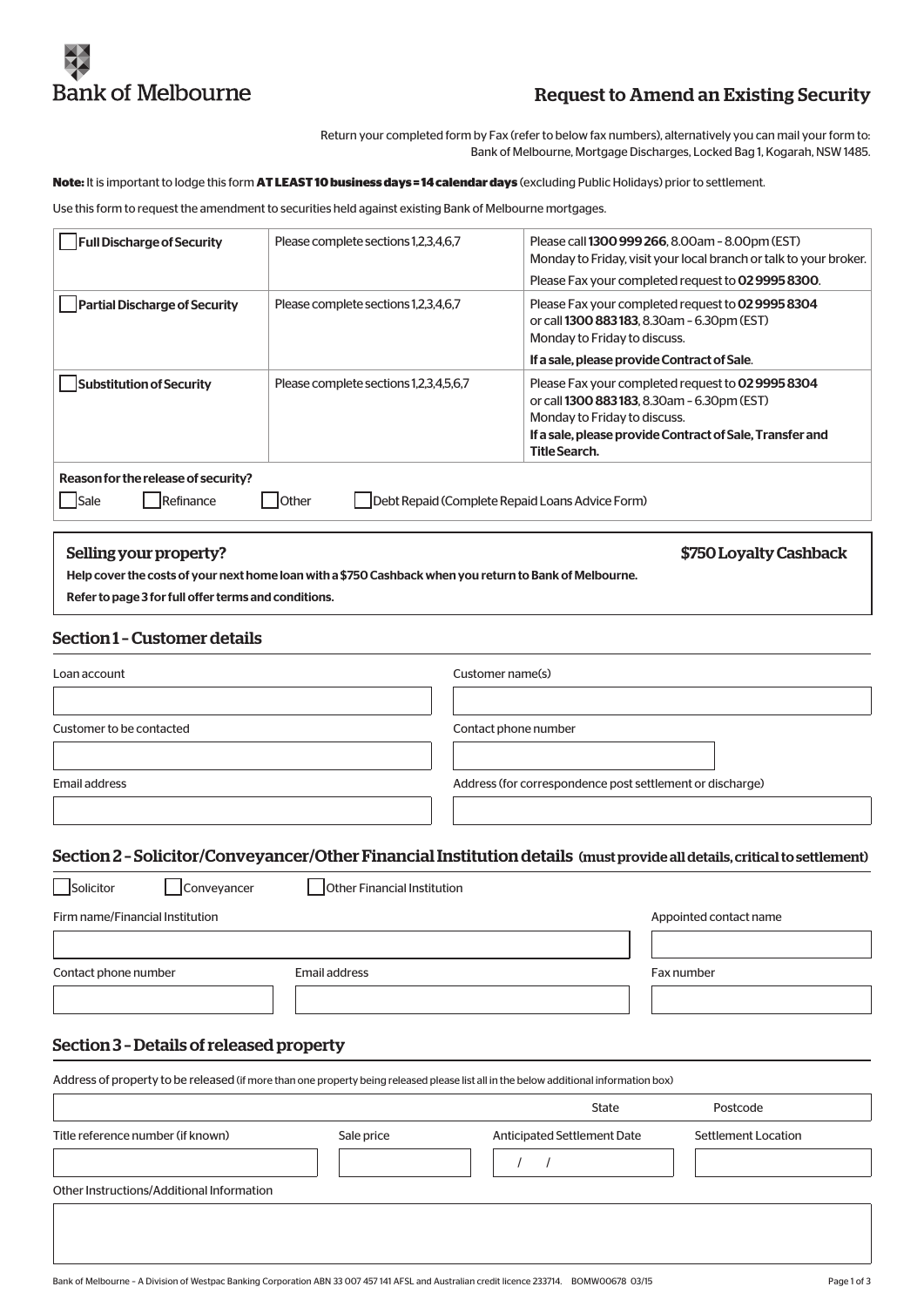

# Section 4 – Instructions for distribution of funds

| Loan account number                                                                  | To be paid in full? |                     |                                                  |          |
|--------------------------------------------------------------------------------------|---------------------|---------------------|--------------------------------------------------|----------|
|                                                                                      | Yes >               | Loan to be closed   | Convert to Savings Account (Portfolio only)      |          |
|                                                                                      | No >                | Reduce limit to     | Reduce debt by                                   |          |
|                                                                                      |                     | \$                  | \$                                               |          |
|                                                                                      |                     |                     |                                                  |          |
| Loan account number                                                                  | To be paid in full? |                     |                                                  |          |
|                                                                                      | Yes >               | Loan to be closed   | Convert to Savings Account (Portfolio only)      |          |
|                                                                                      | No                  | Reduce limit to     | Reduce debt by                                   |          |
|                                                                                      |                     | \$                  | \$                                               |          |
| Loan account number                                                                  | To be paid in full? |                     |                                                  |          |
|                                                                                      | Yes >               | Loan to be closed   | Convert to Savings Account (Portfolio only)      |          |
|                                                                                      | No >                | Reduce limit to     | Reduce debt by                                   |          |
|                                                                                      |                     | \$                  | \$                                               |          |
|                                                                                      |                     |                     |                                                  |          |
| Surplus Funds to be credited to:                                                     |                     |                     |                                                  |          |
| Existing Bank of Melbourne Account                                                   |                     |                     |                                                  |          |
| <b>Account Number</b>                                                                |                     | <b>Account Name</b> |                                                  |          |
|                                                                                      |                     |                     |                                                  |          |
| Bank Cheque by Mail (please enter mailing address below - for surplus payments only) |                     |                     |                                                  |          |
| Address                                                                              |                     |                     | State                                            | Postcode |
|                                                                                      |                     |                     |                                                  |          |
| Future Address (Please provide your future address post settlement)                  |                     |                     | <b>State</b>                                     | Postcode |
|                                                                                      |                     |                     |                                                  |          |
|                                                                                      |                     |                     |                                                  |          |
| Section 5 - Substitution details                                                     |                     |                     |                                                  |          |
| Please provide the details of the new security.                                      |                     |                     |                                                  |          |
| Property - please provide details below                                              | Term Deposit/Cash   |                     |                                                  |          |
| Are you buying the property from a friend or relative?                               | <b>Yes</b>          | No                  |                                                  |          |
| Is the property zoned for residential use?                                           | Yes                 | No                  |                                                  |          |
| Address                                                                              |                     |                     | State                                            | Postcode |
|                                                                                      |                     |                     |                                                  |          |
| <b>Title Reference</b>                                                               |                     |                     | Current estimated market value or purchase price |          |
|                                                                                      |                     | \$                  |                                                  |          |
| Please provide the Property Access details, as it may be required.                   |                     |                     |                                                  |          |
| <b>Contact Name</b>                                                                  |                     | Contact No.         |                                                  |          |
|                                                                                      |                     |                     |                                                  |          |